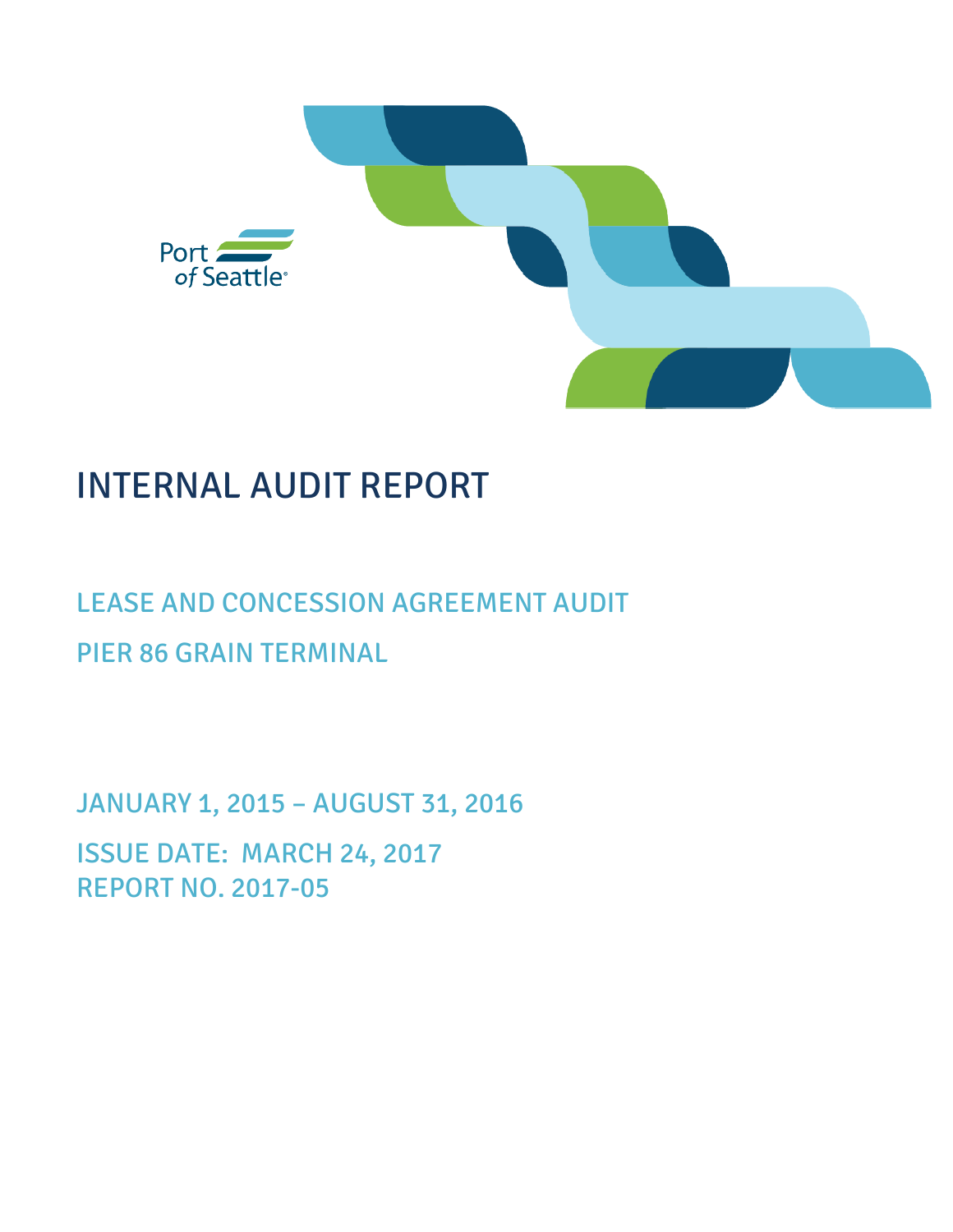## **Pier 86 Grain Terminal** January 1, 2015 - August 31, 2016



### **TABLE OF CONTENTS**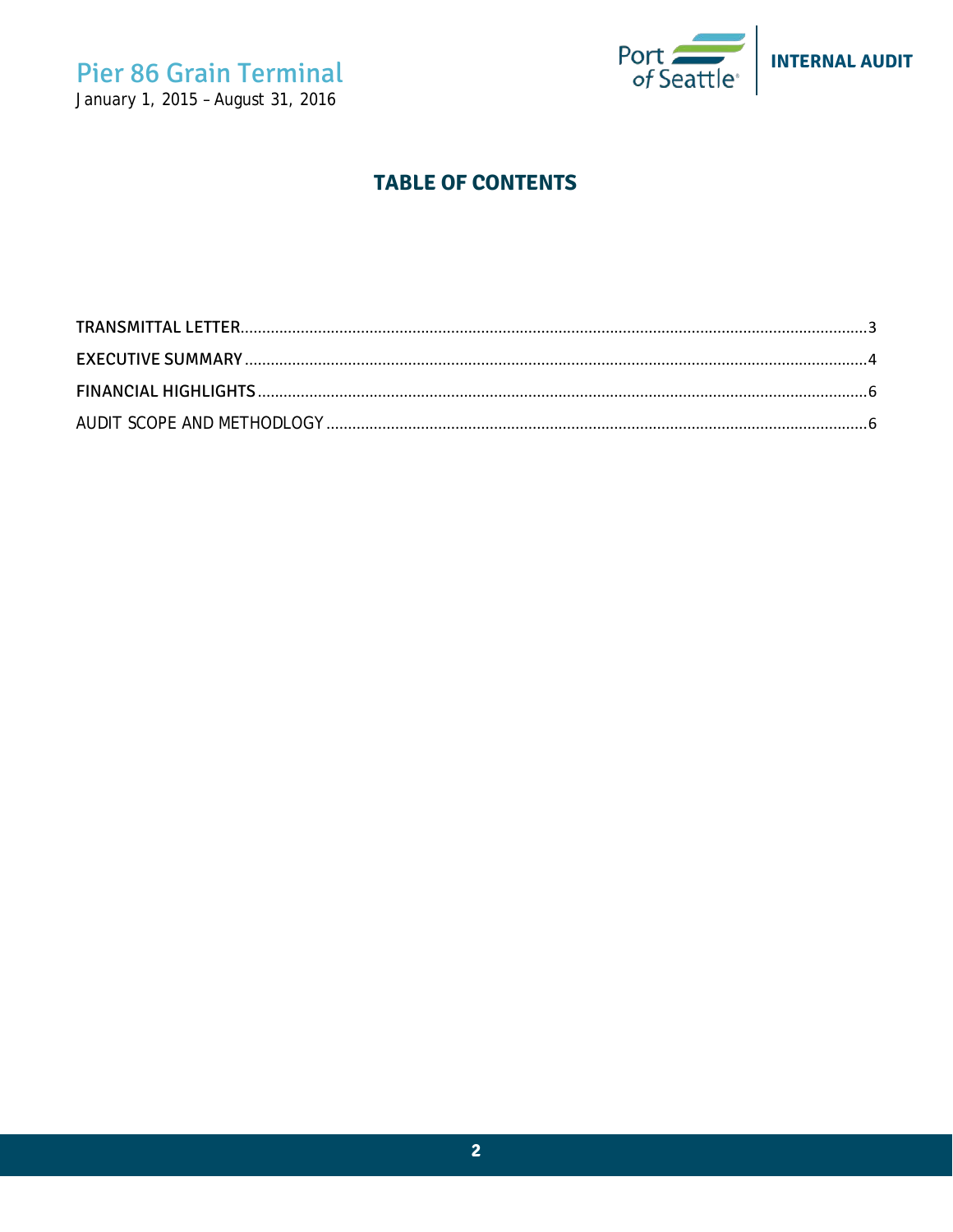## Pier 86 Grain Terminal

<span id="page-2-0"></span>January 1, 2015 – August 31, 2016



#### **TRANSMITTAL LETTER**

Audit Committee Port of Seattle Seattle, Washington

We have completed an audit of Pier 86 Grain Terminal. We reviewed information for the period 01/01/2015 – 08/31/2016.

We conducted the audit in accordance with Generally Accepted Government Auditing Standards and the International Standards for the Professional Practice of Internal Auditing. Those standards require that we plan and perform the audit to obtain sufficient, appropriate evidence to provide a reasonable basis for our findings and conclusions based on our audit objectives. We believe that the evidence obtained provides a reasonable basis for our findings and conclusions based on our audit objectives.

We extend our appreciation to the management and staff of the Maritime, Economic Development Department, Accounting and Financial Reporting for their assistance and cooperation during the audit.

Miranji

Joyce Kirangi, CPA, CGMA Director, Internal Audit

Dan Chase, CPA

**AUDIT TEAM RESPONSIBLE MANAGEMENT TEAM**

Internal Audit Manager, Acting Theorem Melinda Miller, Dir. RE Asset Management Lindsay Pulsifer, Managing Dir. Maritime Rudy Caluza, Dir. AFR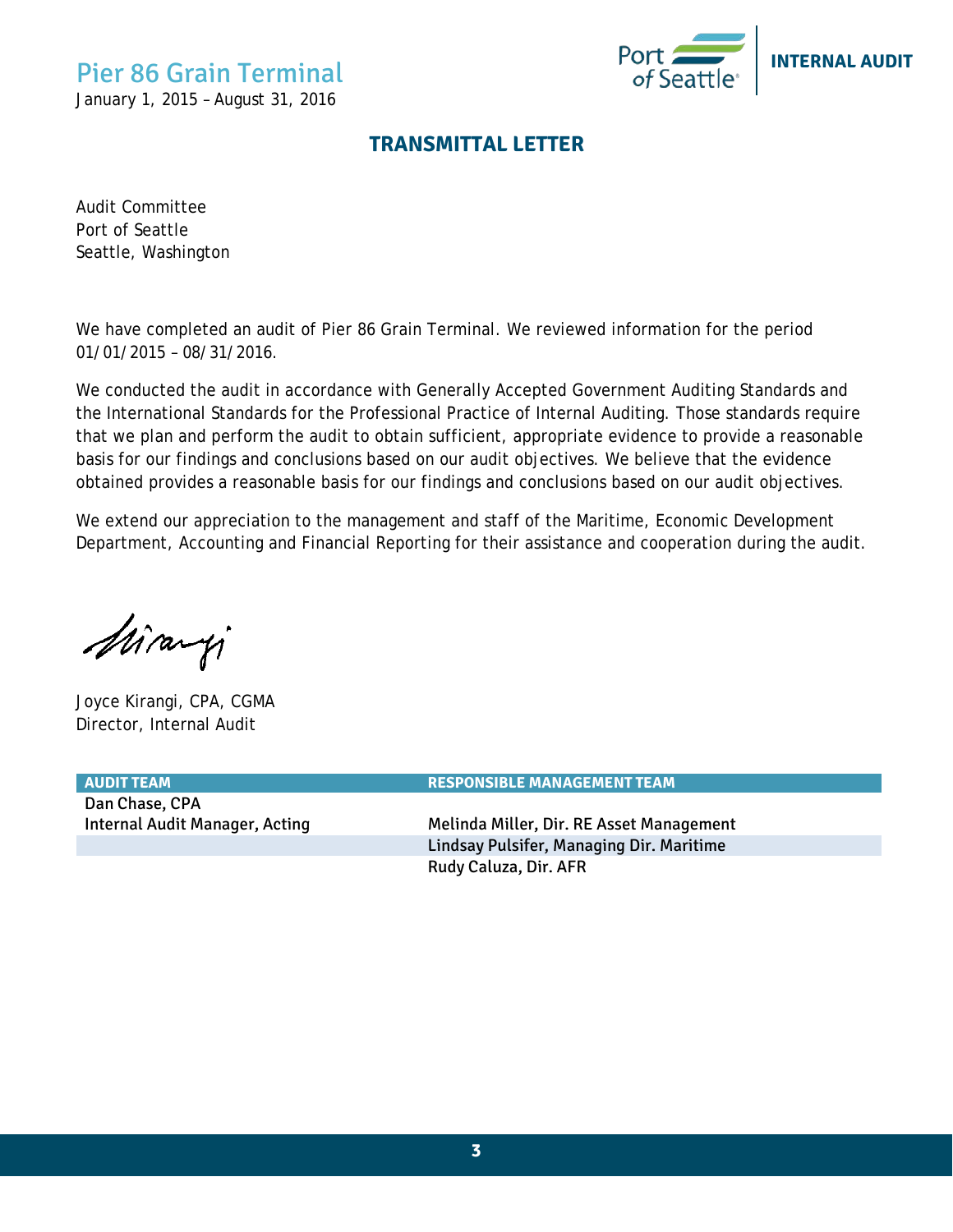

<span id="page-3-0"></span>January 1, 2015 – August 31, 2016

#### **EXECUTIVE SUMMARY**

#### **AUDIT OBJECTIVES AND SCOPE**

The purpose of the audit was to determine whether:

1. The lessee complied with significant lease provisions.

We reviewed and analyzed records for the Agreement period. For purposes of rendering our opinion, we focused on the period January 1, 2015 through August 31, 2016.

Details of our audit's scope and methodology are on page three.

**BACKGROUND** 

The Pier 86 Grain Terminal was constructed by the Port in 1970. The electronic controls and mechanical devices installed in the terminal made it one of the most automated grain facilities in the world, insuring maximum speed and efficiency in moving grain from rain cars to silos or directly to a ship's hold.

The Washington State Department of Agriculture is the local U.S. regulatory representation, responsible for independent certification of the grain quality and quantity.

Under the lease and concession agreement, Louis Dreyfus operates the terminal and pays the Port a rental fee plus a concession based on loaded ship tonnage.



The lessee materially complied with significant provisions of the Lease Agreement.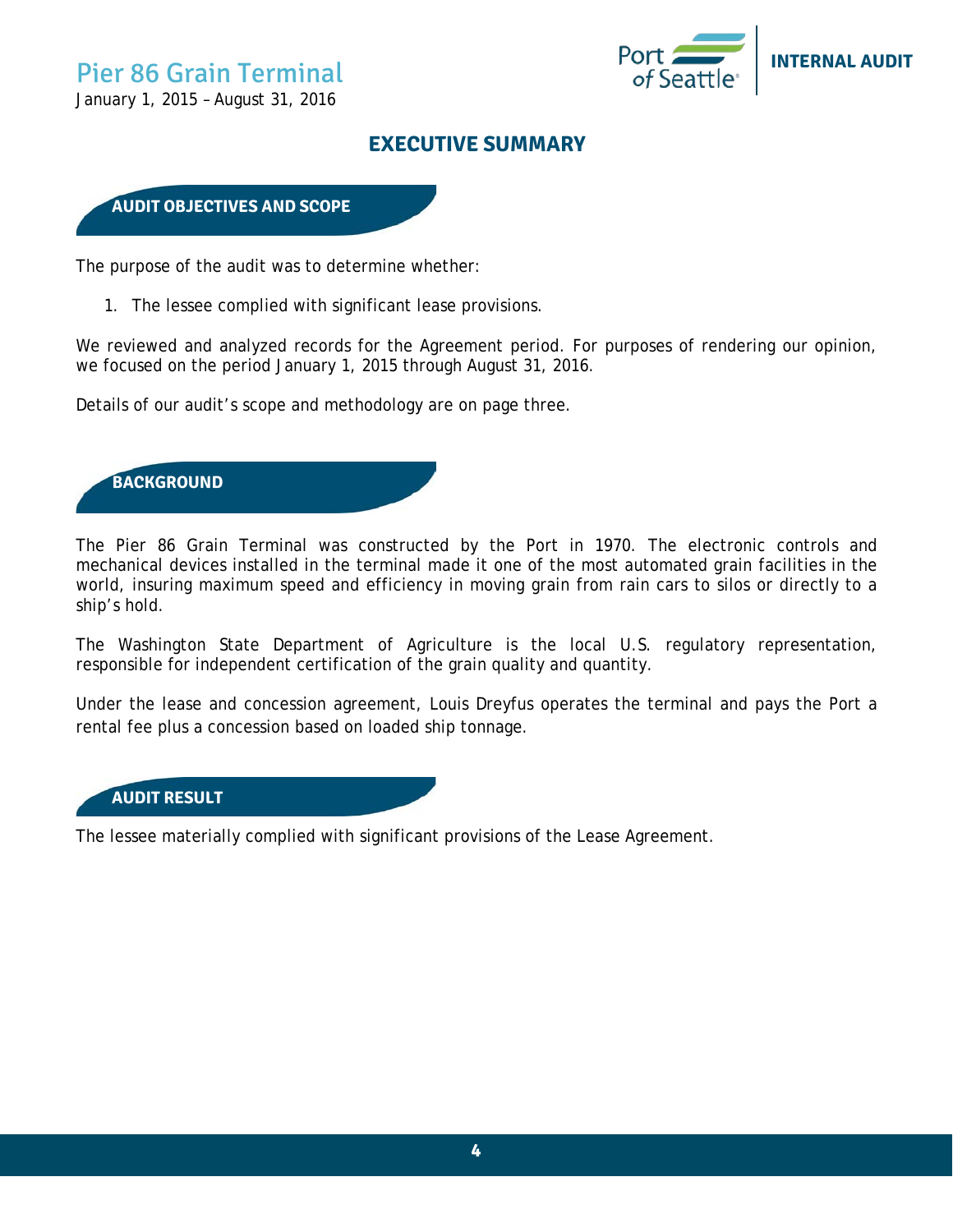## Pier 86 Grain Terminal

January 1, 2015 – August 31, 2016



#### **BACKGROUND**

The Pier 86 Grain Terminal was constructed by the Port in 1970. The electronic controls and mechanical devices installed in the terminal made it one of the most automated grain facilities in the world, insuring maximum speed and efficiency in moving grain from rain cars to silos or directly to a ship's hold.

Total grain storage capacity is almost 4 million bushels (over 101,000 metric tons) and is divided into 8 shipping bins, 60 large tanks, 39 interstices, and 13 house bins.

The dock is 600 feet long and can accommodate a 1,400 foot vessel.

All grain is received by rail hopper cars. The two rail pits combined average unload rate is 20-22 cars per hour. A unit train of 100-110 cars can be unloaded in an average of five to six hours.

The two new direct transfer drag conveyors enable grain from the inbound rail system to go directly into the ships bins without first going into the house bins. This reduces energy costs and breakage and can speed elevation rates to the ships bins.

Vessels are loaded using two belt conveyor systems with five loading spouts. The maximum load rate is approximately 20,000 metric tons in a 10-hour shift. The average Panamax vessel is loaded in about five to six shifts.

The Washington State Department of Agriculture is responsible for independent certification of the grain quality and quantity.

Under the lease and concession agreement, Louis Dreyfus operates the terminal and pays the Port a rental fee plus a concession based on loaded ship tonnage.